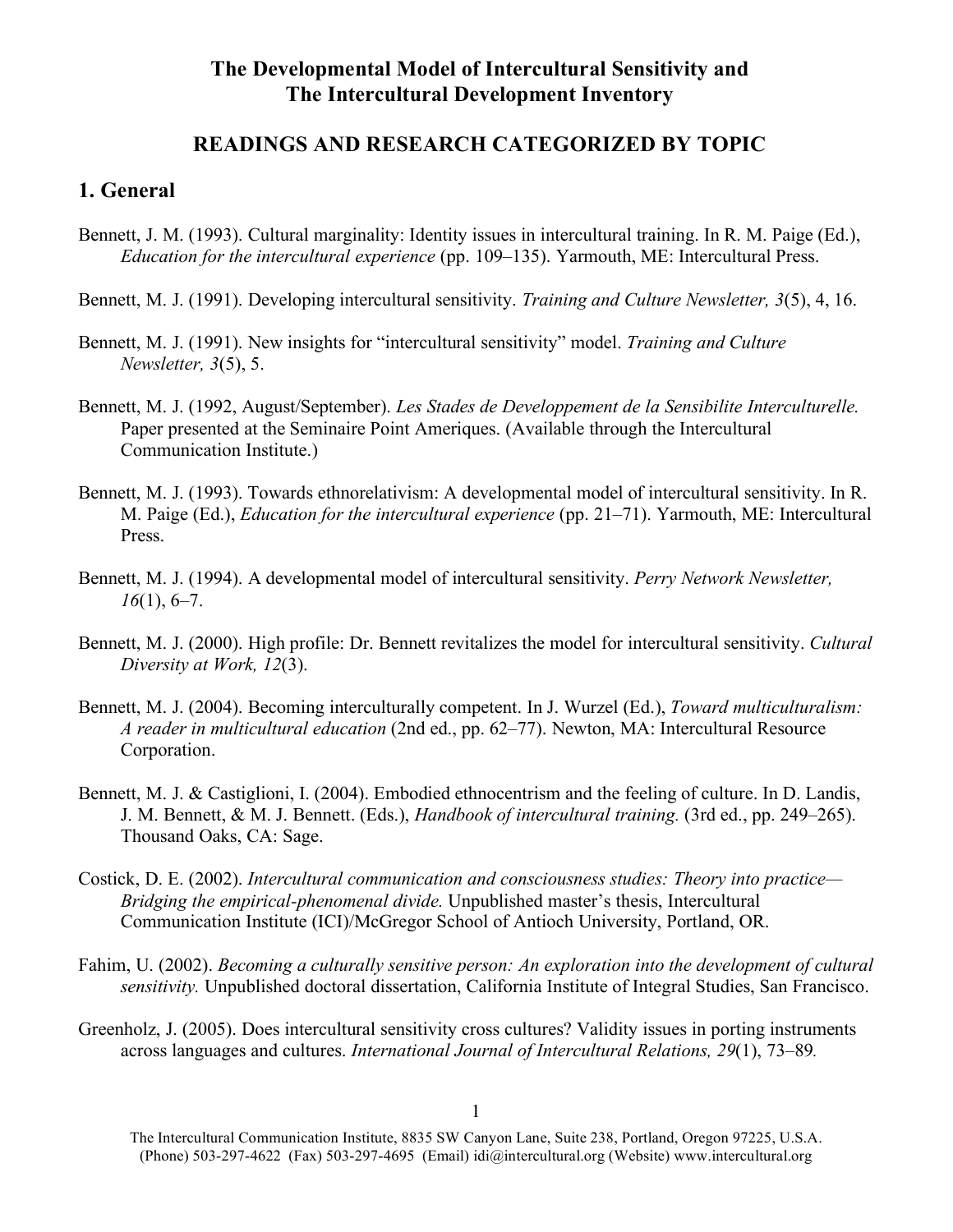- Hammer, M. R. (1999). A measure of intercultural sensitivity: The Intercultural Development Inventory. In S. M. Fowler & M. G. Fowler (Eds.), *The intercultural sourcebook* (Vol. 2, pp. 61–72). Yarmouth, ME: Intercultural Press. (IDI v.1.)
- Hammer, M. R., Bennett, M. J., & Wiseman, R. (2003). Measuring intercultural sensitivity: The Intercultural Development Inventory. In R. M. Paige (Guest Ed.). Special issue on the Intercultural Development. *International Journal of Intercultural Relations, 27*(4), 421–443*.*
- Hampden-Turner, C. (1995). *Stages in the development of intercultural sensitivity and the theory of dilemma reconciliation: Milton J. Bennett and Charles Hampden-Turner's approaches contrasted and combined.* The Judge Institute of Management Studies, Cambridge University, Cambridge, United Kingdom.
- Jarrett, L. M. (2003). *The nature of appreciation: The psychological experience of appreciating human cultural diversity.* Unpublished doctoral dissertation, University of Minnesota, Minneapolis.
- Jolly, Y. S., & Jolly, J. A. (2001, February). *Supplemental thoughts to Bennett's model: Characterization of a sojourner's initial experience.* (Rep. No. 4). Japan: Aichi Shukutoku University, Intercultural Communication Institute.
- Karseras, A. (2004, Spring). The first IDI qualifying seminar in Asia. *SIETAR Japan Newsletter, Spring,* 10, 18.
- Paige, R. M. (2003). The Intercultural Development Inventory: A critical review of the research literature. *Journal of Intercultural Communication, 6,* 53–61.
- Paige, R. M., Jacobs-Cassuto, M., Yershova, Y. A., & DeJaeghere, J. (2003). Assessing intercultural sensitivity: An empirical analysis of the Intercultural Development Inventory. In R. M. Paige (Guest Ed.). Special issue on the Intercultural Development. *International Journal of Intercultural Relations, 27*(4), 467–486*.*
- Towers, K. R. L. (1990). *Intercultural sensitivity survey: Construction and initial validation.* Unpublished doctoral dissertation, University of Iowa, Iowa City.
- Yamamoto, S. (1996). A theoretical grounding of the intercultural sensitivity model. *Contexture, 14,* 67– 88*.* Osaka, Japan: Saitama Institute of Technology.
- Yamamoto, S. (1998). Applying the developmental model of intercultural sensitivity in the Japanese context. *Journal of Intercultural Communication: SIETAR Japan*, 2.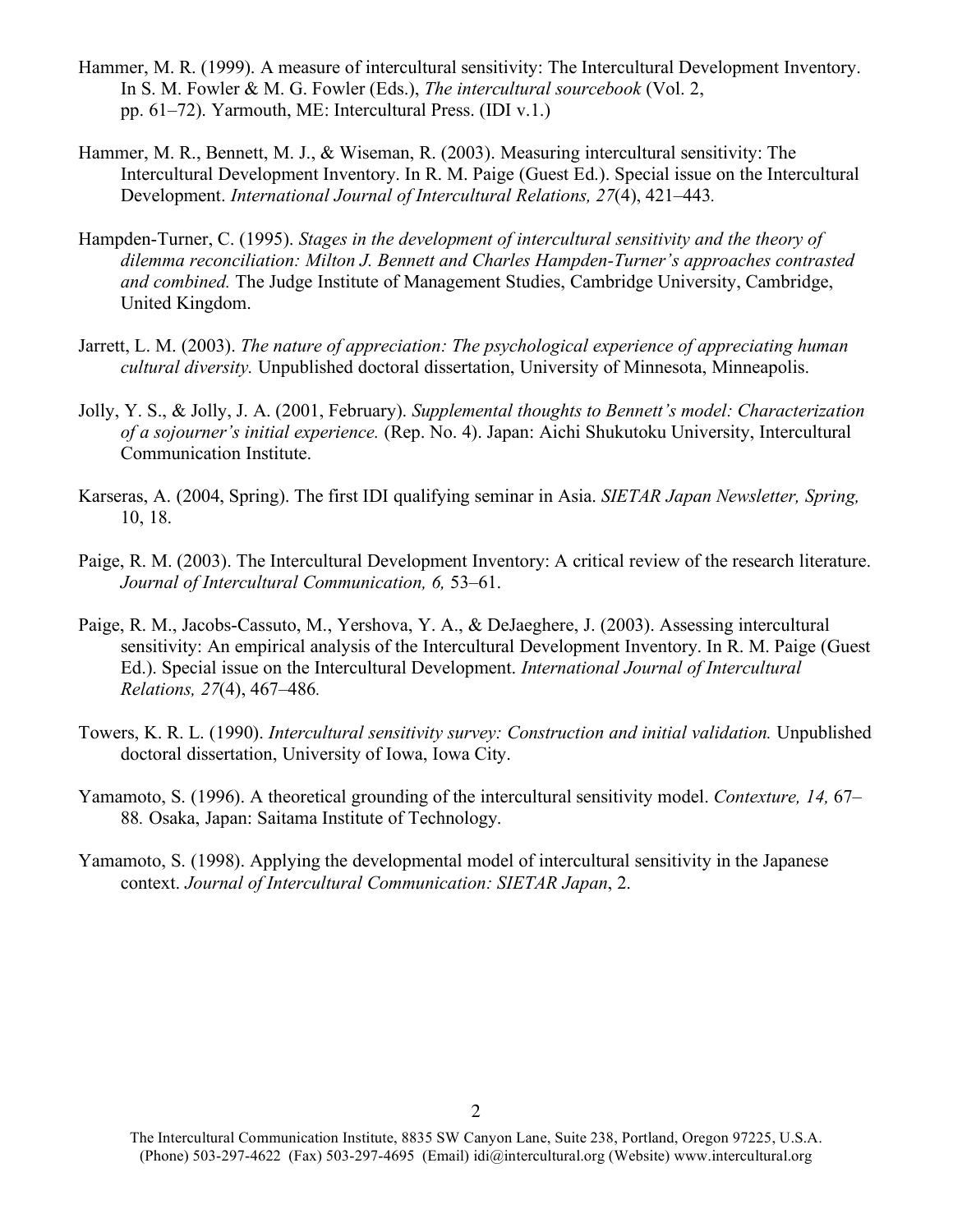## **2. Education**

- Altshuler, L., Sussman, N. M., & Kachur, E. (2003). Assessing changes in intercultural sensitivity among physician trainees using the Intercultural Development Inventory. In R. M. Paige (Guest Ed.). Special issue on the Intercultural Development. *International Journal of Intercultural Relations, 27*(4), 387–401*.*
- Brooks, D. C. (2005, May-August) Learning tolerance: The impact of comparative politics courses on levels of cultural sensitivity. *Journal of Political Science Education*, *1*(2), 221–232.
- Christensen, L. L. (2002). *Writing in the contact zone: Three portraits of reflexivity and transformation.* Unpublished master's thesis, Portland State University, Portland, OR.
- Crichton, J., Paige, M., Papademetre, L., & Scarino, A. (2004). *Integrated resources for intercultural teaching and learning in the context of internationalization in higher education.* Adelaide, South Australia: Research Centre for Languages and Cultures Education, School of International Studies, University of South Australia. Retrieved September 11, 2006, from www.unisa.edu.au/staff/grants/ archive/2003-integrated-report.doc
- Endicott, L., Bock, T., & Narvaez, D. (2002). *Learning processes at the intersection of ethical and intercultural education.* Paper presented at the 2002 Annual Meeting of the American Educational Research, New Orleans, LA. (Available through the Intercultural Communication Institute.)
- Endicott, L., Bock, T., & Narvaez, D. (2003). Moral reasoning, intercultural development, and multicultural experiences: Relations and cognitive underpinnings. In R. M. Paige (Guest Ed.). Special issue on the Intercultural Development. *International Journal of Intercultural Relations, 27*(4), 403–419*.* Retrieved January 10, 2006 from http://www.nd.edu/~alfac/narvaez/documents/EndicottBockNarva03.pdf
- Gartland, M. A., McNergney, R. F., Imig, S. R., & Muntner, M. L. (2004). Case method and intercultural education in the digital age. In A. Brown & N. Davis (Eds.), *World yearbook of education 2004, Digital technologies, communities and education.* London: Routledge. Retrieved September 11, 2006, from http://www.casenex.com/casenet/frontPages/whyCasenex/research.html
- Gaskins, F. E. (1997). *The development of intercultural sensitivity in students: A journal study.* Unpublished master's thesis, Intercultural Communication Institute (ICI)/McGregor School of Antioch University, Portland, OR.
- Green, J. K. (2004). *A case study: The effects of two community college ESL instructor's intercultural competence on the integration of culture in the language classroom.* Unpublished master's thesis, Portland State University, Portland, OR.
- Greenholz, J. (2000). Assessing cross-cultural competence in transnational education: The Intercultural Development Inventory*. Higher Education in Europe 25*(3), 411–416.

The Intercultural Communication Institute, 8835 SW Canyon Lane, Suite 238, Portland, Oregon 97225, U.S.A. (Phone) 503-297-4622 (Fax) 503-297-4695 (Email) idi@intercultural.org (Website) www.intercultural.org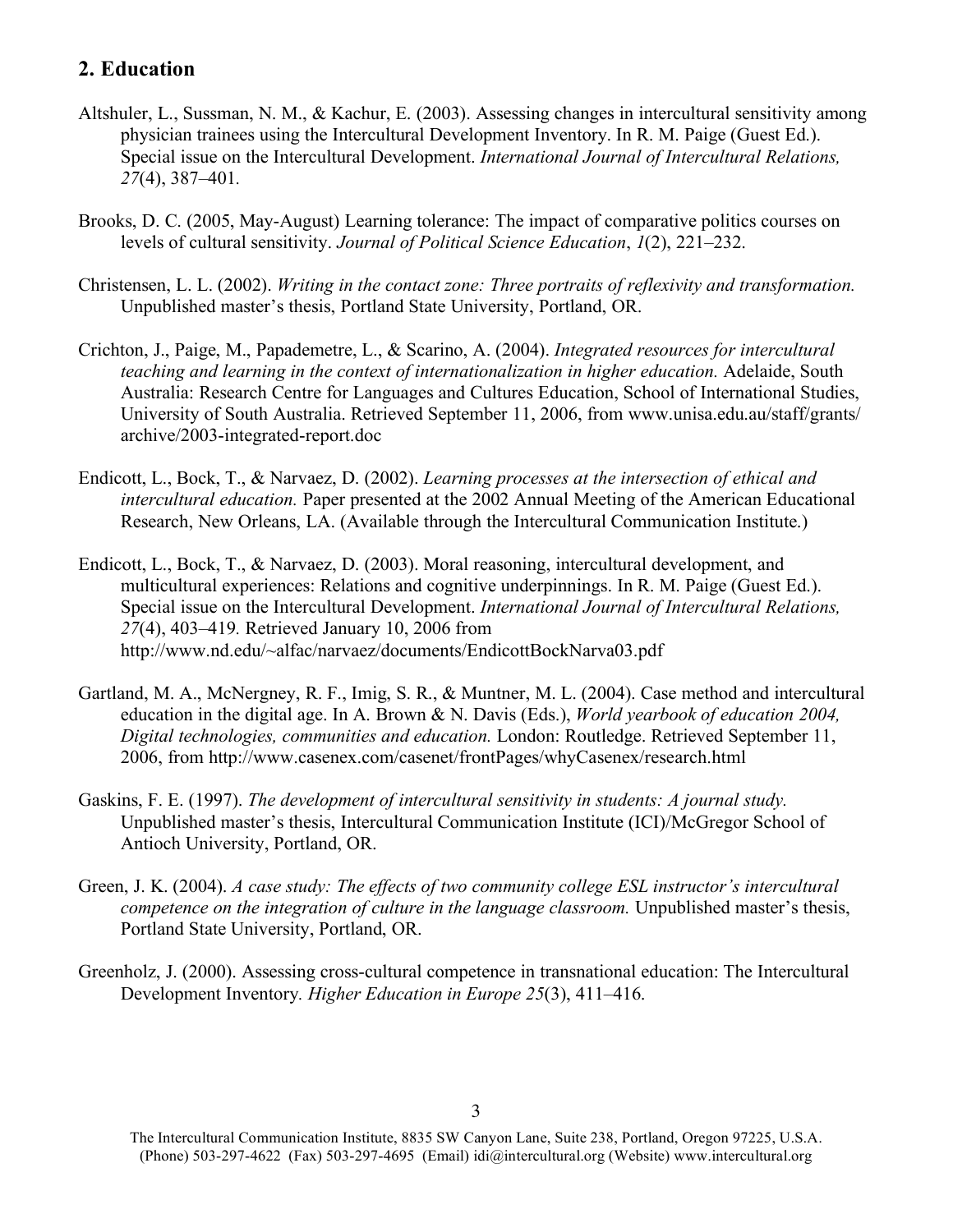- Göbel, K., Hesse, H.-G., & Jude, N. (2003, July). *The perception and interpretation of cultural difference: On the assessment of intercultural sensitivity in the EFL classroom.* Paper presented at the sixth European Regional Congress of the International Association for Cross-Cultural Psychology, Budapest, Hungary.
- Helms, S. M. (2003). *The examination of cultural sensitivity and exhibition of cultural competence for faculty at liberal arts institutions within higher education.* Unpublished doctoral dissertation, North Carolina State University, Raleigh.
- Hesse, H.-G., & Göbel, K. (2003, March). *Evaluation and quantitative methods in global learning: A contribution from the field of intercultural sensitivity.* Paper presented at the Global Education Network Europe (GENE) expert meeting. Retrieved December 6, 2004, from http://www.coe.int/T/E/North-South\_Centre/Programmes/3\_Global\_Education/c GENE/GENE%20Web-page%20-%20(3)%20Hesse%20article.asp
- Hoey, J. J., & Gordon, J. (2006, August 30-September 1). *Integrating global competence into undergraduate degrees: Assessing the Georgia Tech international plan.* Paper presented to the 28<sup>th</sup> Annual EAIR Forum, Rome, Italy. (Available through Intercultural Communication Institute.)
- King, P. M., & Baxter Magolda, M. B. (2005). A developmental model of intercultural maturity. *Journal of College Student Development, 46*(6), 571–592.
- Klak, T., & Martin, P. (2003). Do university-sponsored international cultural events help students appreciate "difference"? In R. M. Paige (Guest Ed.). Special issue on the Intercultural Development. *International Journal of Intercultural Relations, 27*(4), 445–465*.*
- Kodama, A. (2005). *Pre-service teachers' course experiences: Applied linguistics 4/571 understanding the international experience.* Unpublished master's thesis, Portland State University, Portland, OR.
- Liddicoat, A. J., Papademetre, L., Scarino, A., & Kohler, M. (2003). *Report on intercultural language learning.* Retrieved November 28, 2006, from Australian Government, Department of Education, Science and Training Web site: http://www.curriculum.edu.au/nalsas/pdf/intercultural.pdf
- Limacher, M. (1997). *Ethnocultural identity and intercultural sensitivity in the ESL classroom: Role expectations of adult students from the People's Republic of China and English language teachers from "the Canadian mainstream."* Unpublished master's thesis, Intercultural Communication Institute (ICI)/McGregor School of Antioch University, Portland, OR.
- Lohmann, J. R., Howard, A. R., Hoey, J. J., IV (2006, March). Defining, developing and assessing global competence in engineers. *European Journal of Engineering Education, 31*(1), 119–131.
- Mahon, J (2006, October). Under the invisibility cloak? Teacher understanding of cultural difference. *Intercultural Education, 17*(4), 391–405.
- Mahoney, S., & Schamber, J. (2003, November). *Exploring the application of a developmental model of intercultural sensitivity to a general education curriculum on diversity.* Paper presented at the meeting of the Association for the Study of Higher Education, Portland, OR. (Available through the Intercultural Communication Institute.)

The Intercultural Communication Institute, 8835 SW Canyon Lane, Suite 238, Portland, Oregon 97225, U.S.A. (Phone) 503-297-4622 (Fax) 503-297-4695 (Email) idi@intercultural.org (Website) www.intercultural.org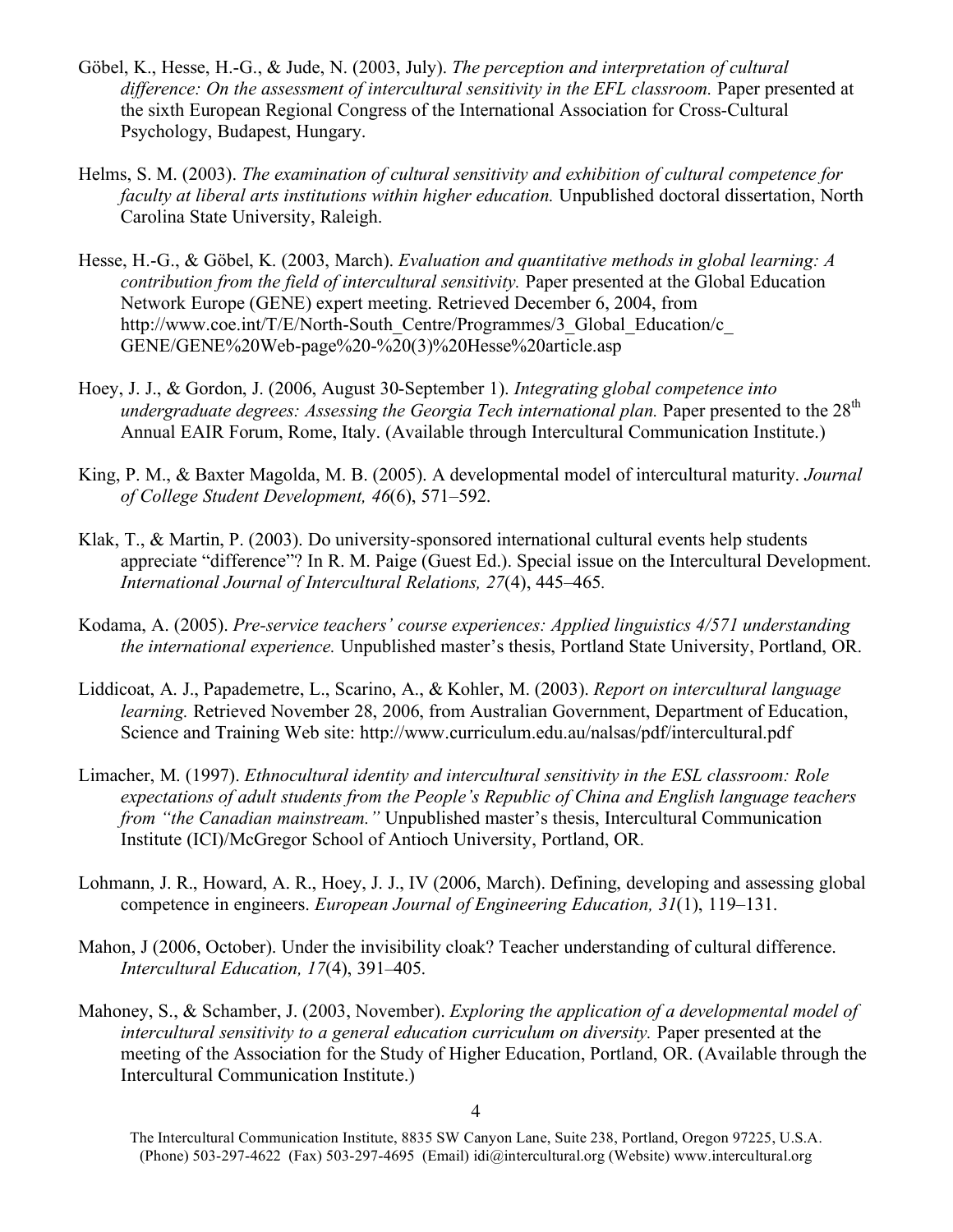- Mahoney, S., & Schamber, J. (2004, July). Exploring the application of a developmental model of intercultural sensitivity to a general education curriculum on diversity. *The Journal of General Education, 53*(3/4), 311–334.
- Nagata, A. L. (2004). Promoting self-reflexivity in intercultural education. *Journal of Intercultural Communication, 8*, 139–167.
- Olson, C. L., & Kroeger, K. R. (2001). Global competency and intercultural sensitivity. *Journal of Studies in International Education 5*(2), 116–137.
- Park, Y. K. (2001). *A case study: The effect of formal attention to culture in the language classroom on students' intercultural competence.* Unpublished master's thesis, Portland State University, Portland, OR.
- Pederson, P. V. (1998). *Intercultural sensitivity and the early adolescent.* Unpublished doctoral dissertation, University of Minnesota, Minneapolis.
- Ragsdale, J. N. (2003). *Living and working in Japan - an exploration of self: A diary study.* Unpublished master's thesis, Portland State University, Portland, OR.
- Roberson, L., Kulik, C. T., & Pepper, M. B. (2002, February). Assessing instructor cultural competence in the classroom: An instrument and a development process. *Journal of Management Education, 26*(1), 40–55.
- Sheffield, D. (2007, January). Assessing intercultural sensitivity in mission candidates and personnel. *Evangelical Missions Quarterly*, *43*(1). Retrieved February 19, 2007, from http://sheffield.typepad.com/Articles/AssessingInterculturalSensitivityinMissionCandidatesandPerso nnel.pdf
- Shinoda, M. (2001). *How students can develop intercultural sensitivity though foreign language learning: A case of Japanese classroom in the United States.* Unpublished master's thesis, Portland State University, Portland, OR.
- Straffon, D. A. (2001). *Assessing intercultural sensitivity levels of high school students in an international school.* Unpublished doctoral dissertation, University of Minnesota, Minneapolis.
- Straffon, D. A. (2003). Assessing the intercultural sensitivity of high school students attending an international school. In R. M. Paige (Guest Ed.). Special issue on the Intercultural Development. *International Journal of Intercultural Relations, 27*(4), 487–501*.*
- Vande Berg, M. J., Balkcum, A., Scheid, M., & Whalen, B. J. (2004). The Georgetown University Consortium project: A report at the halfway mark. *Frontiers: The Interdisciplinary Journal of Study Abroad, 10*(Fall)*,* 253–276*.* Retrieved January 11, 2006, from http://www.frontiersjournal.com/issues/vol10/index.htm

<sup>5</sup>

The Intercultural Communication Institute, 8835 SW Canyon Lane, Suite 238, Portland, Oregon 97225, U.S.A. (Phone) 503-297-4622 (Fax) 503-297-4695 (Email) idi@intercultural.org (Website) www.intercultural.org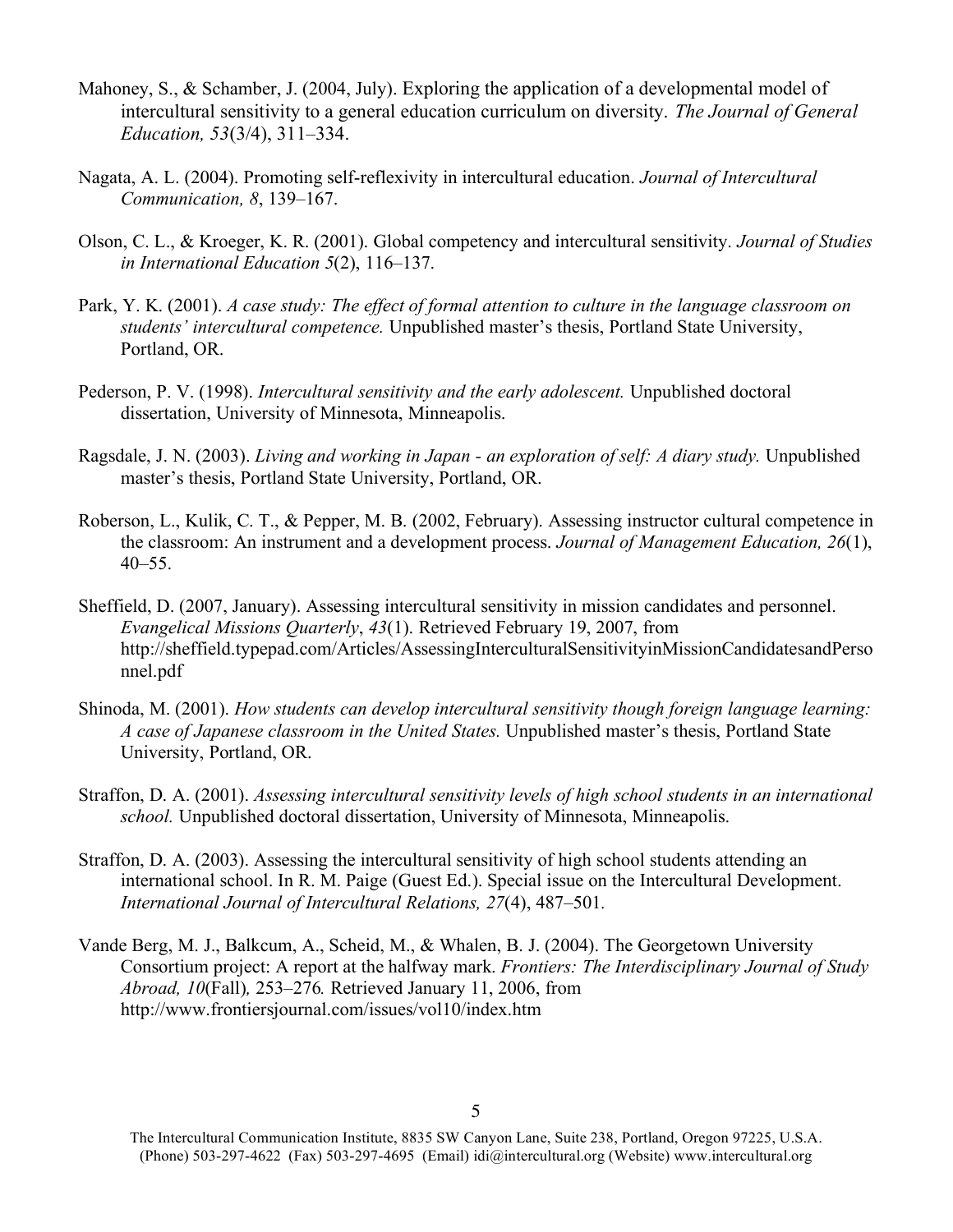- Van Hook, C. W. (2004). *Preparing teachers for the diverse classroom: A developmental model of intercultural sensitivity.* Retrieved December 6, 2004, from http://ceep.crc.uiuc.edu/pubs/katzsym/vanhook.html
- Watanabe, G. G. (1992). *A comprehensive developmentally-based undergraduate diversity education model at Washington State University.* Unpublished doctoral dissertation, Washington State University, Pullman.
- Westrick, J. (2002). *Making meaning from difference: The influence of participation in service-learning on intercultural sensitivity of high school students at an international school in Hong Kong.* Unpublished doctoral dissertation, University of Minnesota, Minneapolis.
- Westrick, J. (2004). The influence of service-learning on intercultural sensitivity: A quantitative study. *Journal of Research in International Education, 3*(3), 277–299.
- Westrick, J. (2006). Phenomenology and meaning making: Student voices and understanding of cultural difference. *Journal of Studies in International Education, 9*(2), 105–120.

# **3. Study Abroad**

- Allert, B., & Atkinson, D. (2005, October). Work in progress Identifying learning outcomes of a multisemester international program in mechanical engineering. *Frontiers in Education, 2005. FIE '05. Proceedings 35th Annual Conference*, October 19-22, S1D15–16.
- Anderson, P. H., Lawton L., Rexeisen, R. J., & Hubbard A. C. (2006). Short-term study abroad and intercultural sensitivity: A pilot study. *International Journal of Intercultural Relations 30*(4), 457– 469.
- Ashwill, M. A. (2004). Developing intercultural competence for the masses. *International Educator, 13*(2), 16–25.
- Cushner, K., & Mahon, J. (2002). Overseas student teaching: Affecting personal, professional, and global competencies in an age of globalization. *Journal of Studies in International Education, 6*(1), 44–58.
- Engle, L., & Engle J. (2004). Assessing language acquisition and intercultural sensitivity development in relation to study abroad program design. *Frontiers: The Interdisciplinary Journal of Study Abroad, 10* (Fall)*,* 253–276*.* Retrieved January 11, 2006, from http://www.frontiersjournal.com/issues/vol10/index.htm
- Goode, M. (2005). *The role of study abroad faculty directors: A case study of one liberal arts college in the United States.* Unpublished master's thesis, University of Minnesota, Minneapolis.
- Hammer, M. R. (2005). *Assessment of the impact of the AFS study abroad experience: Executive summary.* An independent research study designed and conducted by Mitch Hammer. (Available through the Intercultural Communication Institute.)
- Hoff, J. G. (2005). *Students' perceptions of the culture learning process during the study abroad experience.* Unpublished doctoral dissertation, University of Minnesota, Minneapolis.

The Intercultural Communication Institute, 8835 SW Canyon Lane, Suite 238, Portland, Oregon 97225, U.S.A. (Phone) 503-297-4622 (Fax) 503-297-4695 (Email) idi@intercultural.org (Website) www.intercultural.org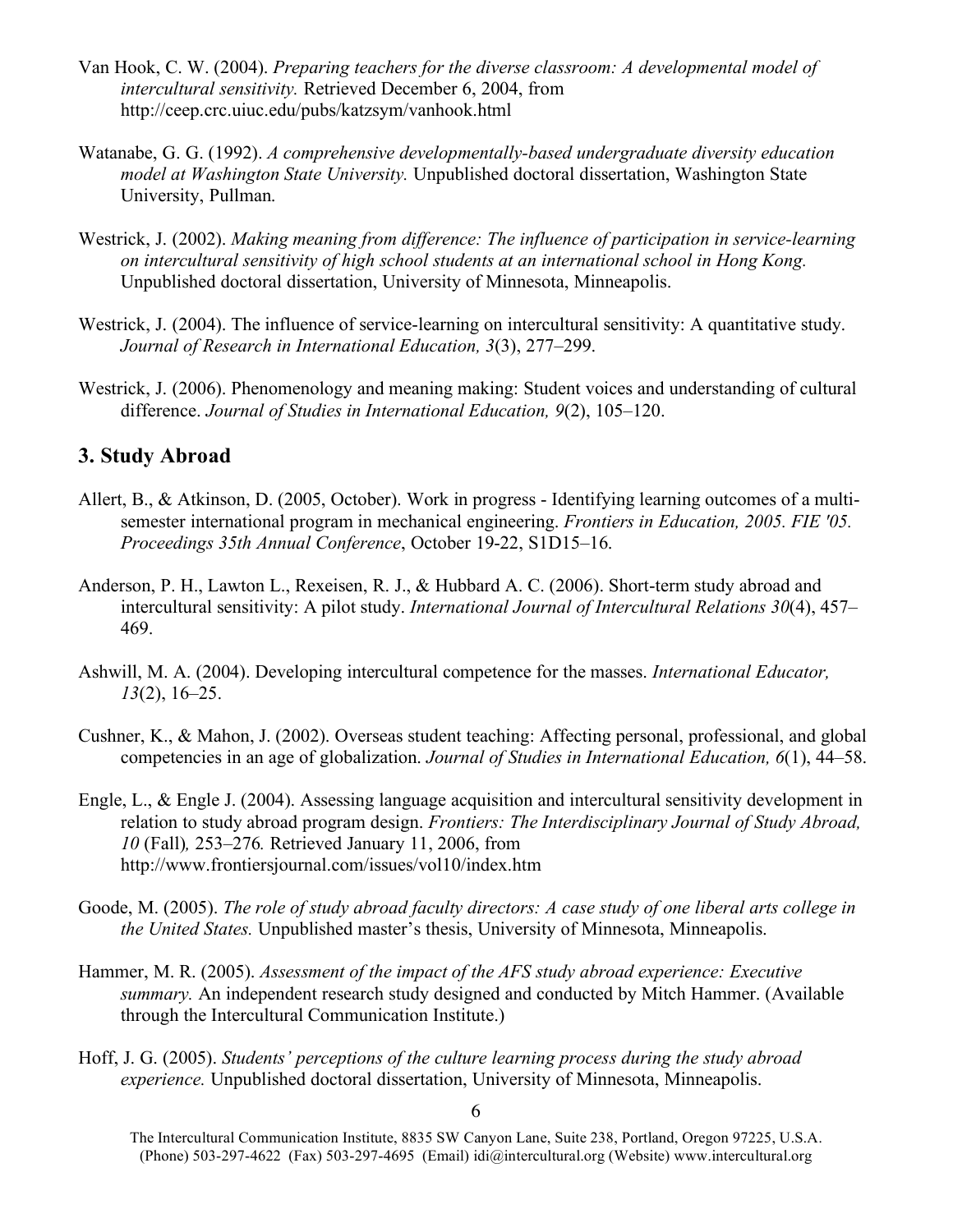- Medina-López-Portillo, A. (2004). Intercultural learning assessment: A link between program duration and the development of intercultural sensitivity. *Frontiers: The Interdisciplinary Journal of Study Abroad, 10* (Fall)*,* 179–199*.* Retrieved September 11, 2006, from http://www.frontiersjournal.com/issues/vol10/index.htm
- Paige, R. M. (2004, June 21). *Models of intercultural learning and development.* Paper presented at a seminar: The Intercultural in Teaching and Learning at the University of South Australia. Retrieved November 28, 2006, from http://www.unisanet.unisa.edu.au/learningconnection/ staff/practice/internationalisation/documents/models.pdf
- Paige, R. M. (2006, July 20). *Maximizing study abroad: A case study of intercultural research using the IDI.* Summer Institute for Intercultural Communication, Forest Grove, Oregon. (Available through the Intercultural Communication Institute.)
- Paige, R. M., Cohen, A. D., & Shively, R. L. (2004). Assessing the impact of a strategies-based curriculum on language and culture learning abroad. *Frontiers: The Interdisciplinary Journal of Study Abroad, 10*(Fall)*,* 253–276*.* Retrieved January 11, 2006, from http://www.frontiersjournal.com/issues/vol10/index.htm
- Paige, R. M., & Emert, H. (2005, May 4-7). *Bridging conflict through language and culture learning strategies and use in study abroad.* Paper presented at the 2005 Conference of the International Academy for Intercultural Research, Kent, OH. (Available through the Intercultural Communication Institute.)
- Ringold, D. (1998). *Intercultural sensitivity: The influence of study abroad.* Unpublished master's thesis, University of Minnesota, Minneapolis.
- Schneider, K. (2005). *Diagnose interkultureller Sensibilität in Abhängigkeit von den Persönlichkeitsmerkmalen Extraversion und Offenheit für Erfahrungen sowie von Auslandserfahrungen.* Unpublished doctoral dissertation, Universität Koblenz Landau, Germany.
- Shaheen, S. (2004). *The effect of pre-departure preparation on student intercultural development during study abroad programs.* Unpublished doctoral dissertation, Ohio State University, Columbus.
- Spenader, A. J. (2005). *Cross-cultural adaptation and language acquisition in high school study abroad.* Unpublished doctoral dissertation, University of Minnesota, Minneapolis.
- Thibeault, B. H. H. (2001). *Effects of international internships on intercultural sensitivity development.* Unpublished master's thesis, Southern Illinois University Carbondale, Carbondale.
- Yamamoto, S. (1994). *Qualitative study of Japanese students' intercultural experiences in the U.S. in relation to the Developmental Model of Intercultural Sensitivity.* Unpublished master's thesis, Portland State University, Portland, OR.

<sup>7</sup>

The Intercultural Communication Institute, 8835 SW Canyon Lane, Suite 238, Portland, Oregon 97225, U.S.A. (Phone) 503-297-4622 (Fax) 503-297-4695 (Email) idi@intercultural.org (Website) www.intercultural.org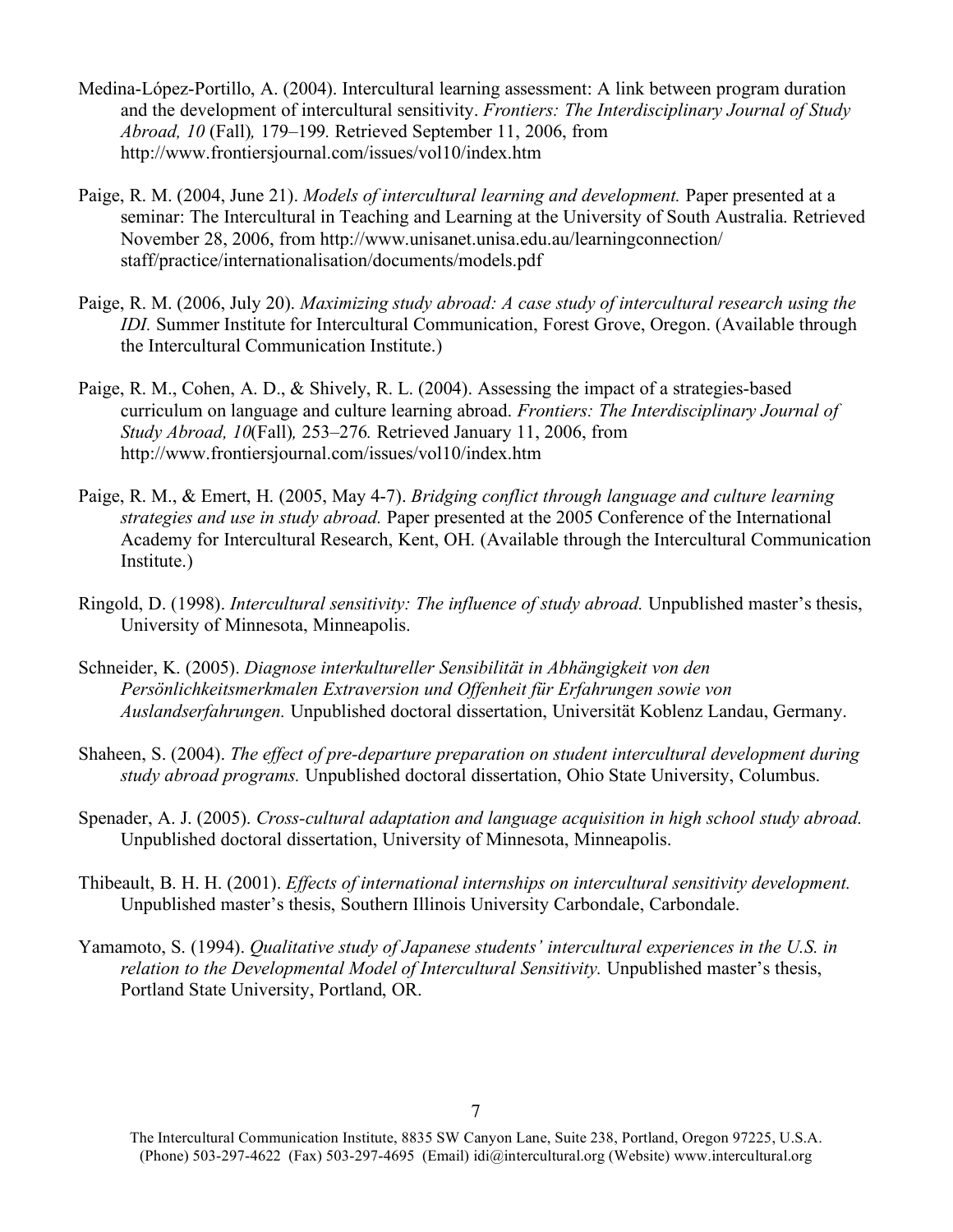### **4. Training and Development**

- Abu-Nimer, M. (2001). Conflict resolution, culture, and religion: Toward a training model of interreligious peacebuilding. *Journal of Peace Research, 38*(6), 685–704.
- Bartolini, W. F. (2001). Using a communication perspective to manage diversity in the development office. *New Directions for Philanthropic Fundraising 34*(Winter), 47-75.
- Bennett, J. M. (2004). Turning frogs into interculturalists: A student-centered developmental approach to teaching intercultural competence. In R. A. Goodman, M. E. Phillips, & N. Boyacigiller (Eds.), *Crossing cultures: Insights from master teachers* (pp. 312–342). London: Routledge.
- Bennett, J. M., & Bennett, M. J. (2004). *Developing intercultural competence: A reader.* Portland, OR: Intercultural Communication Institute.
- Bennett, J. M., & Bennett, M. J. (2004). Developing intercultural sensitivity: An integrative approach to global and domestic diversity. In D. Landis, J. M. Bennett, & M. J. Bennett (Eds.), *Handbook of intercultural training* (3rd ed., pp. 147–165). Thousand Oaks, CA: Sage.
- Bennett, J. M., Bennett, M. J., & Allen, W. (2003). Developing intercultural competence in the language classroom. In D. L. Lange & R. M. Paige (Eds.), *Culture as the core: Perspectives on culture in second language learning.* Greenwich, CT: Information Age Publishing. (Also in R. M. Paige, D. Lange, & Y. A. Yershova (Eds.). (1999), *Culture as the core: Integrating culture into the language classroom* (pp. 13–46). Minneapolis, MN: University of Minnesota Press.
- Bennett, M. J. (1986). A developmental approach to training for intercultural sensitivity. *International Journal of Intercultural Relations, 10*(2), 179–196.
- Bennett, M. J. (2001). Developing intercultural competence for global leadership. In R.-D. Reineke & C. Fussinger (Eds.), *Interkulturelles Management: Konzeption–Beratung–Training*  (pp. 207–226). Wiesbaden, Germany: Gabler.
- Bennett, M. J. (2002). In the wake of September 11. In W. R. Leenen (Ed.), *Enhancing intercultural competence in police organizations* (pp. 23–41)*.* Münster, Germany: Waxmann.
- Bennett, M. J., & Deane, B. R. (1994). A model for personal change: Developing intercultural sensitivity. In E. Y. Cross, J. H. Katz, F. A. Miller, & E. W. Seashore (Eds.), *The promise of diversity: Over 40 voices discuss strategies for eliminating discrimination in organizations* (pp. 286–293). Burr Ridge, IL: Irwin.
- Brinkmann, U., & van der Zee, K. (1999). Benchmarking intercultural training: Is experience its biggest competitor? *Language and Intercultural Training, 17,* 9–11.
- Brinkmann, U., & van Weerdenburg, O. (2003, September/October). New developments in intercultural management training. *IHRIM Journal, VII*(5), 63–68. Retrieved January 11, 2006, from http://www.ibinet.nl/ibiqback.htm

The Intercultural Communication Institute, 8835 SW Canyon Lane, Suite 238, Portland, Oregon 97225, U.S.A. (Phone) 503-297-4622 (Fax) 503-297-4695 (Email) idi@intercultural.org (Website) www.intercultural.org